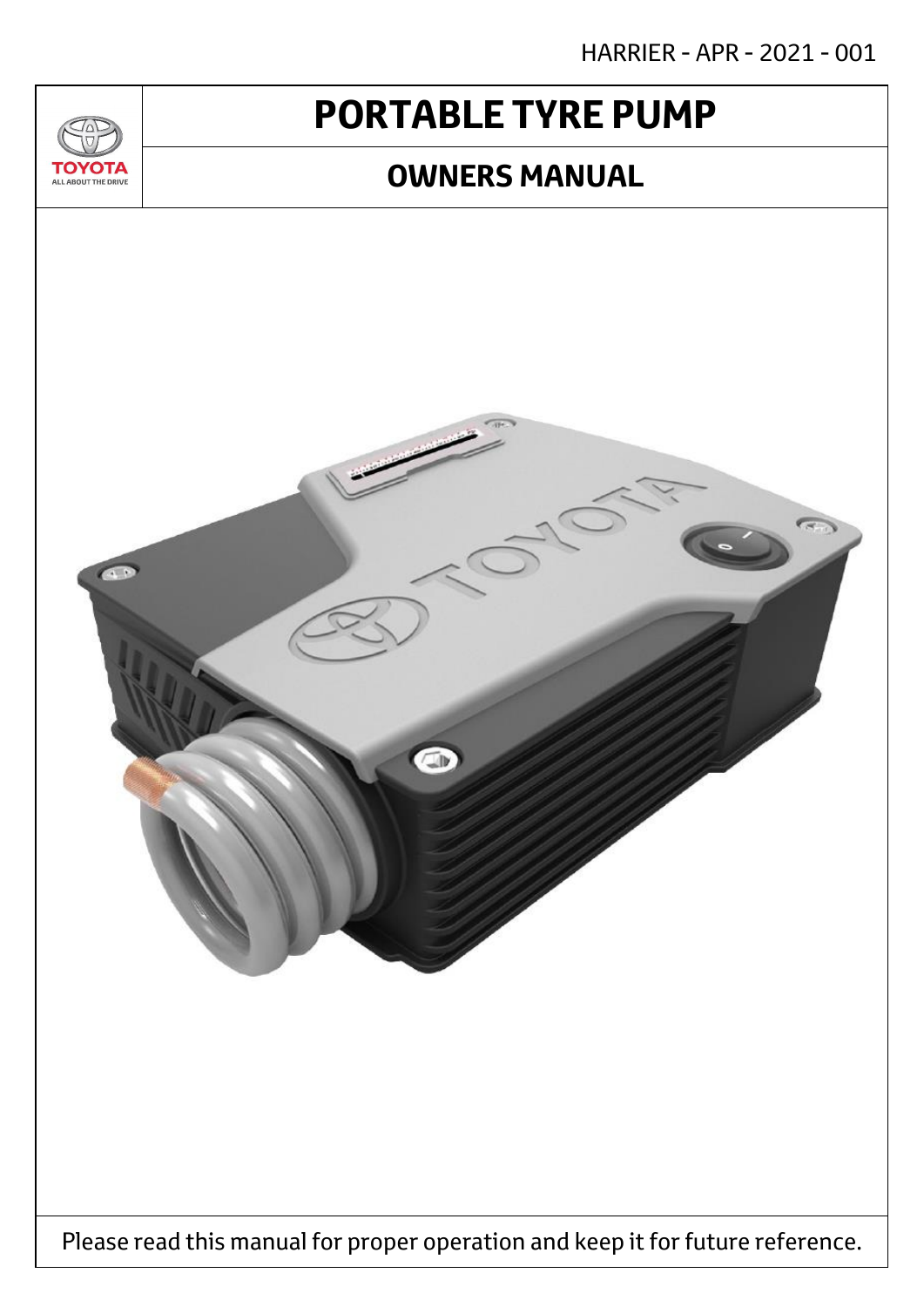HARRIER - APR - 2021 - 001



# **TABLE OF CONTENTS**

## **PORTABLE TYRE PUMP**

| <b>Section</b> | <b>Title</b>                          | Page           |
|----------------|---------------------------------------|----------------|
| 1.0            | <b>Statements</b>                     |                |
| 1.1            | <b>Safety Instructions</b>            | 1              |
| 2.0            | <b>Getting Started</b>                |                |
| 2.1            | Product over view                     | $\overline{2}$ |
| 2.2            | <b>Features</b>                       | $\overline{2}$ |
| 3.0            | <b>Operating 12V-DC Tyre Inflator</b> |                |
| 3.1            | Description of operation              | 3              |
| 3.2            | Inflating tyres                       | 3              |
| 3.3            | Inflatables                           | $\overline{4}$ |
|                |                                       |                |
| 4.0            | <b>Product / Device specification</b> |                |
| 4.1            | Specification                         | 5              |

Please read this manual for proper operation and keep it for future reference.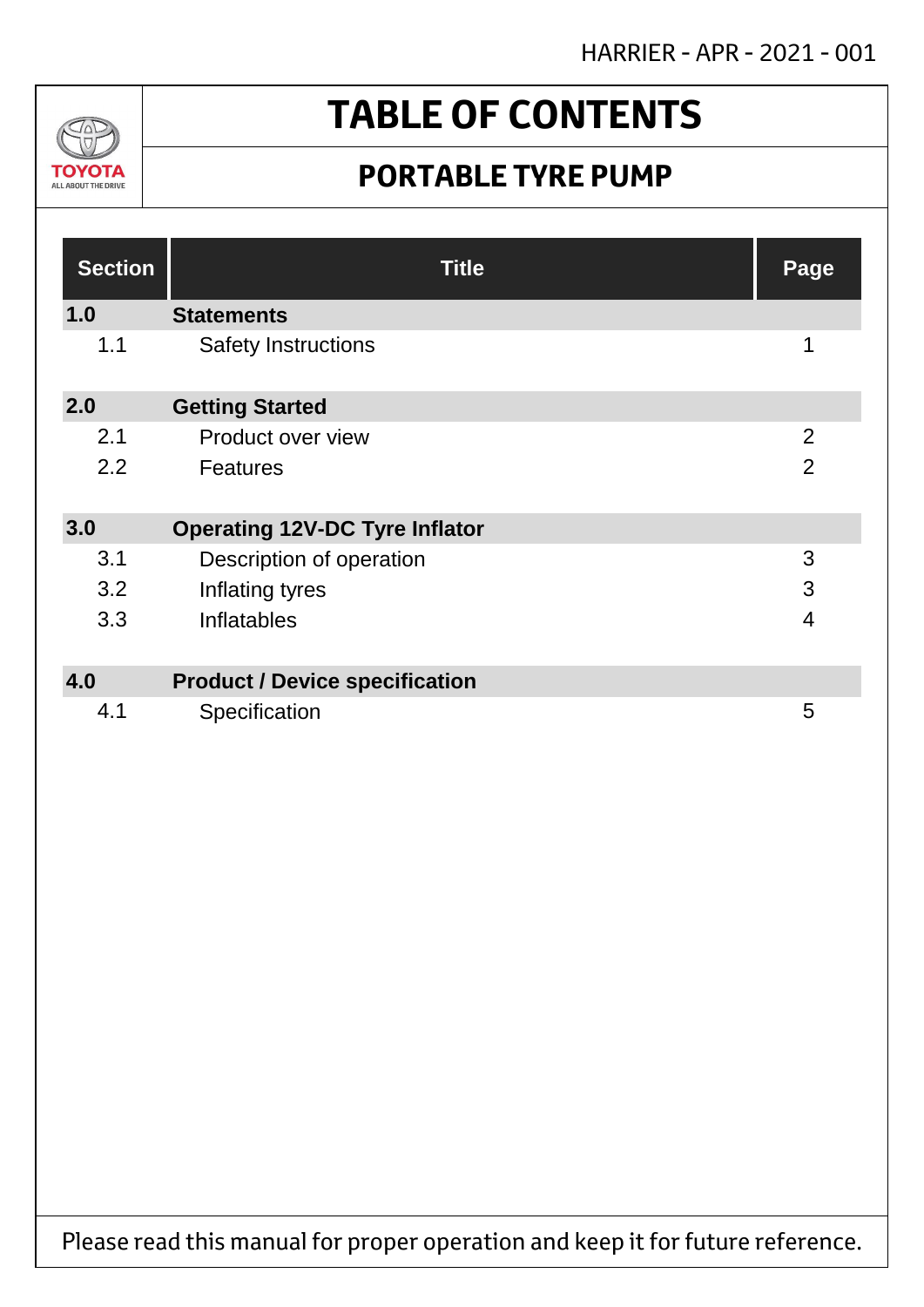# **SECTION 1.0**

### **Statements**

#### **Safety Instructions 1.1**

### **Warning**

ALL AROUT THE DRIV

WARNING: Risk of bursting. Over inflating tyre can cause tyre to burst. Double check the rated pressure values recommended for your vehicle. (refer owner's manual)

### **Caution**

Be careful not to over inflate. Do not leave inflator unattended while the unit is running. Avoid bursting due to over inflation.

### **Safety measurement in the event of a breakdown**

Park the vehicle as far away as possible from flowing traffic. Switch on the hazard warning lights. Engage streeing lock and the wheels in the straight ahead position. Apply handbrake and engage gear into . All occupants should get out of the vehicle and wait outside the danger zone. Place warning triangle to alert traffic. Conform to traffic laws.

### **Tips**

- $\Box$  It is strongly recommended that you keep the vehicle's engine running while using the inflator to prevent discharge of your vehicle's battery. Inflator performance is also enhanced when operating inflator with vehicle engine running.
- $\Box$  Do Not leave the inflator unattended when the unit is in operation
- □ Pay attention to the pressure values of inflator when inflating. Prevent pressure values exceeding the value suggested by manufacturer. (refer owner's manual)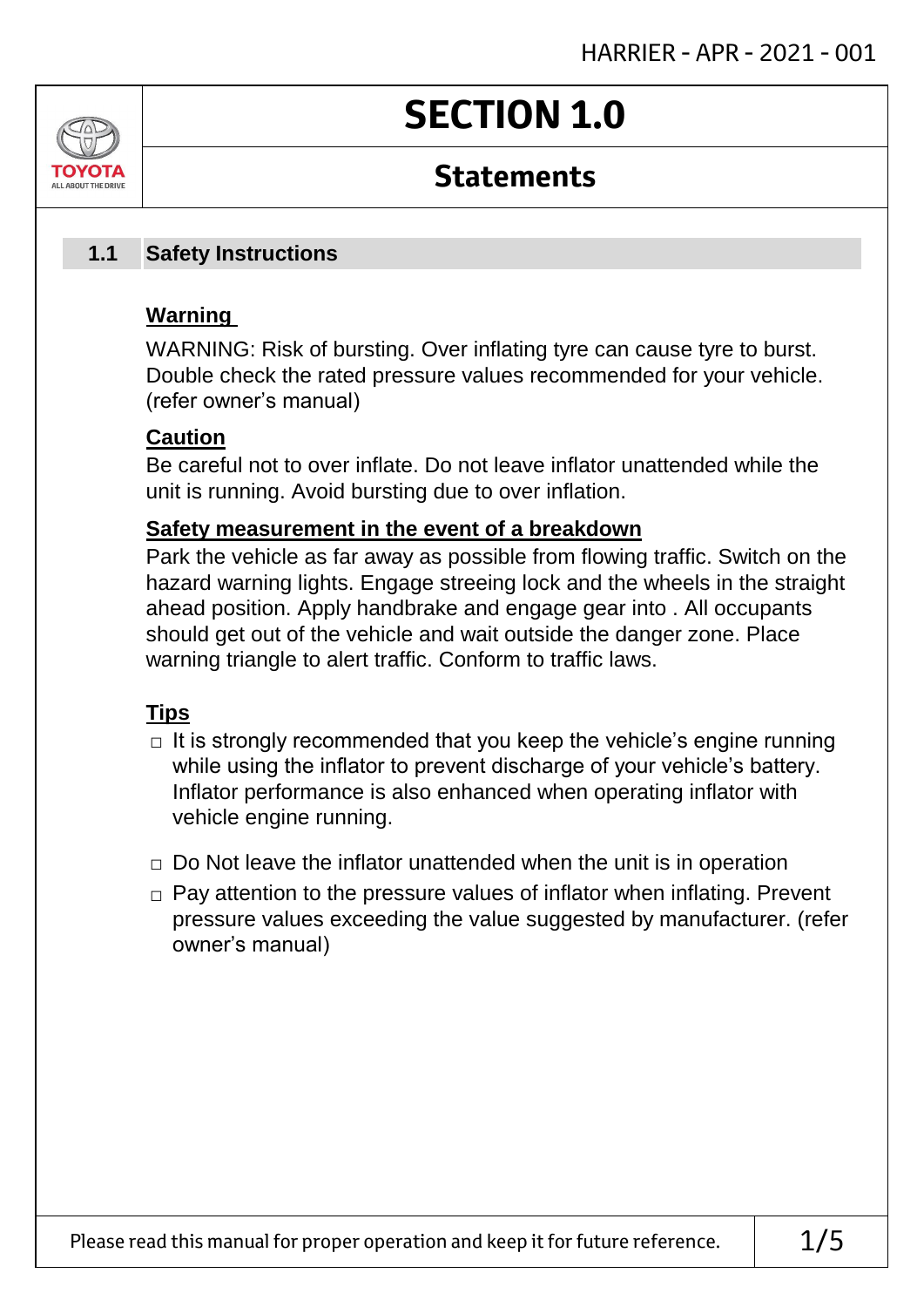# **SECTION 2.0**

## **Getting Started**

#### **Product Overview 2.1**

The 12V DC inflator comes with a cigarette lighter plug that plugs right into your vehicle's cigarette lighter socket to inflate tyres, mattresses, balls and other inflatables.

#### **Features 2.2**

Jn

TOVOIL ALL ABOUT THE DRIVE

- □ Tyre inflator, with LED backlight and easy to read pressure gauge.
- $\Box$  Highly effective work light.
- □ Perfect for filling car & bicycle tyres, athletic balls, air mattresses, rafts, etc.
- □ Compact size for easy carrying and storing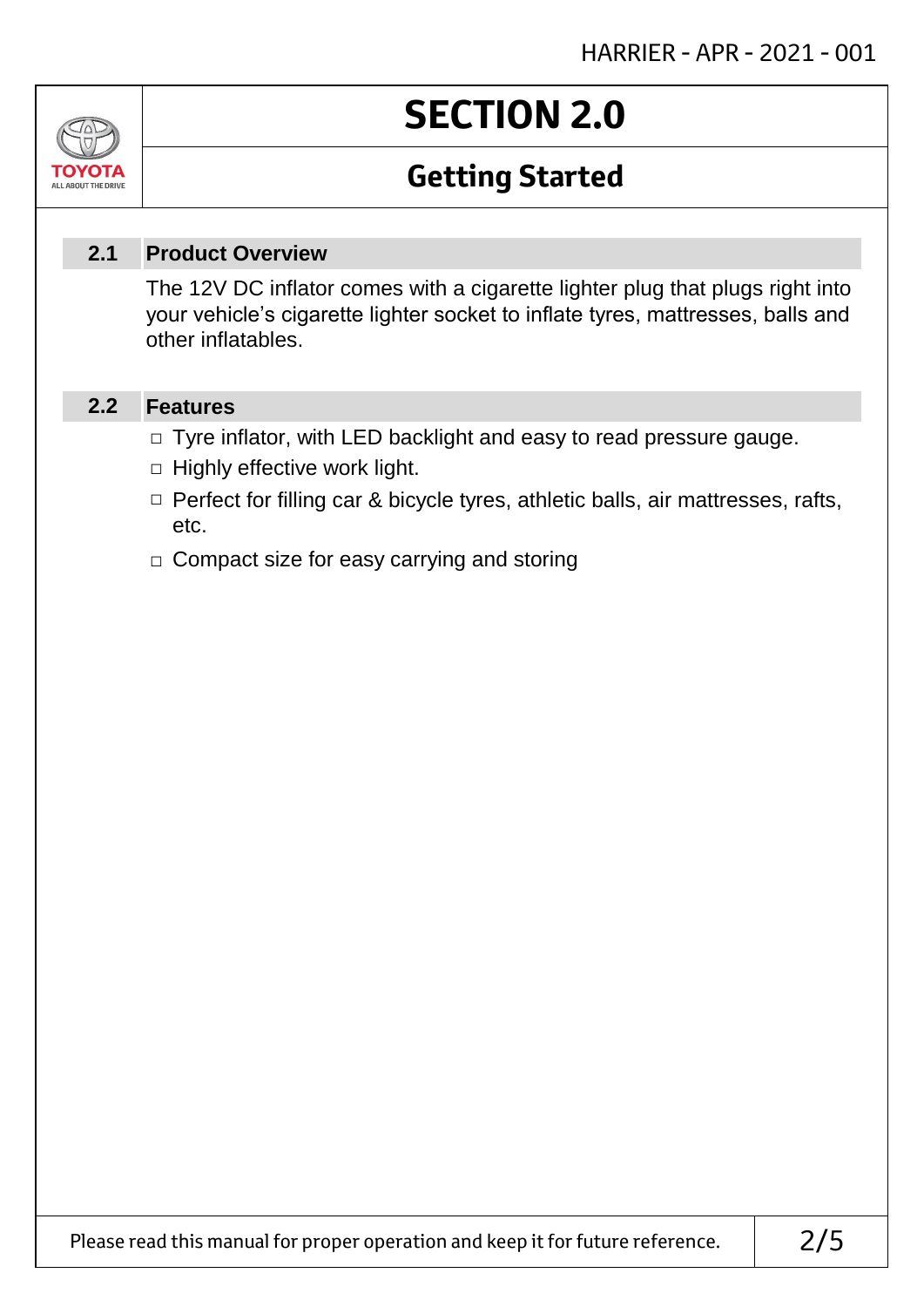

# **SECTION 3.0**

## **Operating Portable Tyre Pump**

#### **Discription of operation 3.1**

- $_\square$  ON/OFF switch:"ON" to start unit and "OFF" to shut off the power at the end of use.
- $\Box$  Pressure gauge: easy to read pressure values.
- $\Box$  Brass connector: used with the accessory of inflator or used to inflate standard tyre.
- $\Box$  Inflation needle: attaches to brass connector to be used to inflate sport balls.
- $\Box$  Plastic nozzle: attaches to brass connector to be used to inflate toys and air mattresses.

#### **Inflating tyres 3.2**

- 1. Attach the brass connector on the end of the air hose to the tyre valve stem. (See Fig.1)
- 2. Be sure to screw the valve stem threads tightly. (See Fig.2).
- 3. To inflate simply plug the power cord into cigarette lighter socket.
- 4. With the vehicle running, place ON/OFF switch to "ON" position and begin inflation.
- 5. When pressure gauge reaches desired pressure, place the ON/OFF switch to "OFF" position. Disconnect the power plug and remove the brass connector from the tyre valve stem.



**Fig 1. Fig 2.**

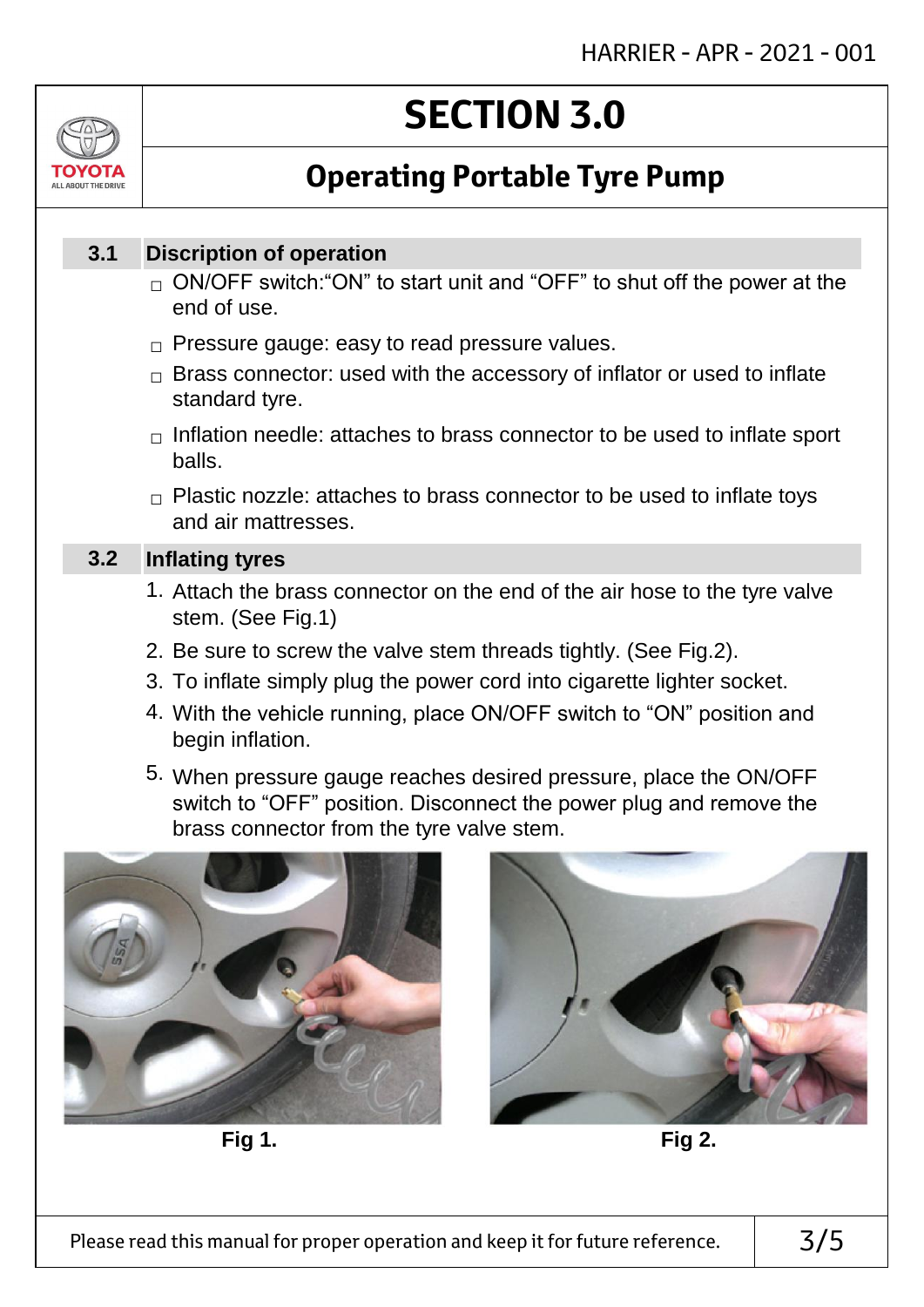

# **SECTION 3.0**

## **Operating Portable Tyre Pump**

#### **Inflatables 3.3**

### **(Balls, Beach Toys, Air Mattresses etc.)**

- 1. Attach the appropriate needle or nozzle to the brass connector.
- 2. Insert the needle or nozzle into the item that you wish to inflate.
- 3. Plug the 12Volt power cord on the inflator into cigarette lighter socket of the vehicle.
- 4. With the vehicle running, place the ON/OFF switch to "ON" position.
- 5. When the object is completely inflated to desired firmness, place the ON/OFF switch to "OFF" position.